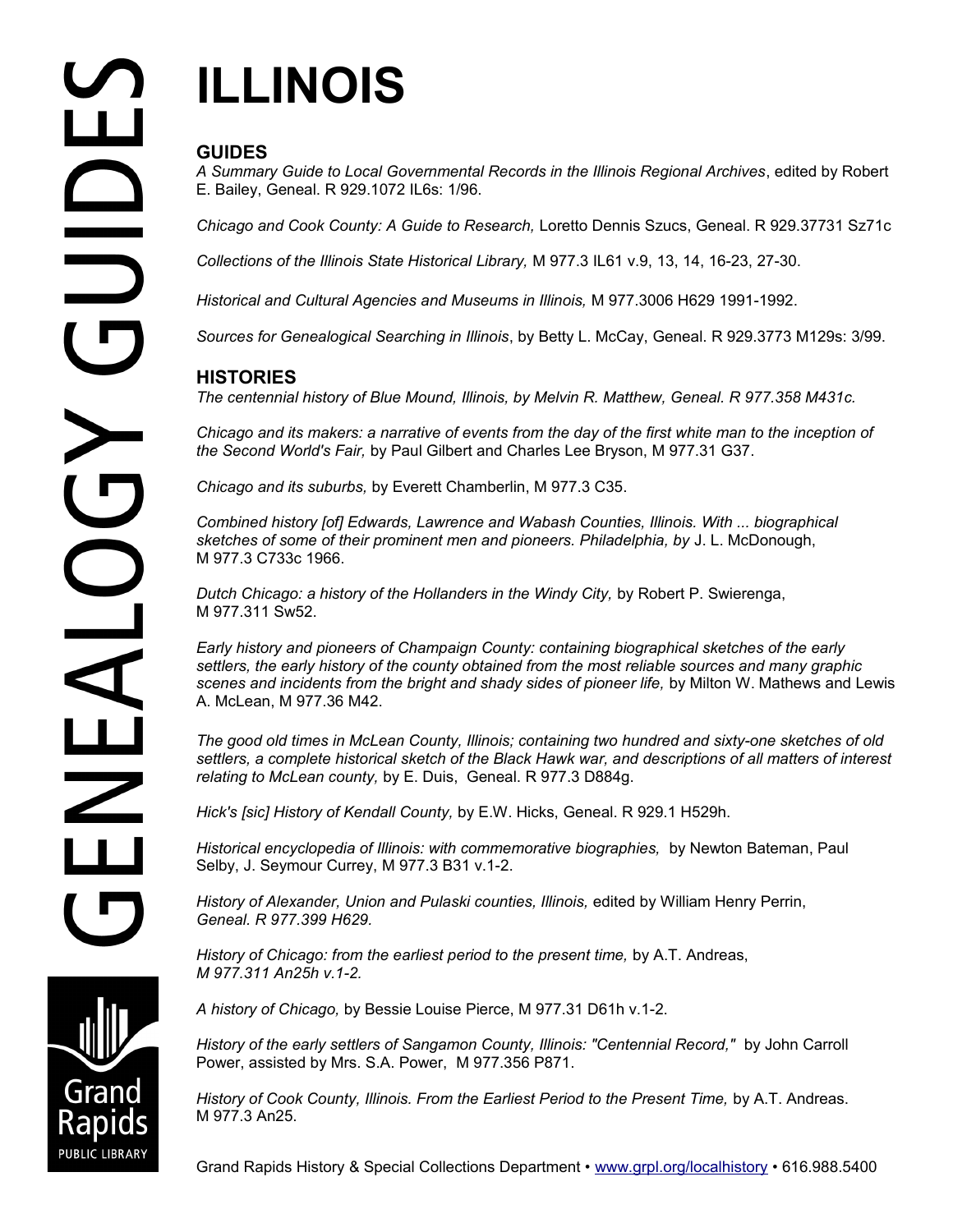*History of the Illinois river valley,* by John Leonard Conger, M 977.3 C76 v.1-3.

*History of La Salle County, Illinois*, by Elmer Baldwin M 977.3 B19.

*History of McDonough County, Illinois: its cities, towns and villages, with early reminiscences, personal incidents and anecdotes, and a complete business directory of the county,* by S. J. Clarke. M 977.3 C556h.

*The history of Ogle County, Illinois, containing a history of the county, its cities, towns, etc., a biographical directory of its citizens, war record of its volunteers in the late rebellion, general and local statistics... history of the Northwest, history of Illinois... etc.,* M 977.3 H629.

*The History of Peoria County, Illinois. Containing a history of the Northwest--history of Illinois--history of the county, its early settlement, growth, development, resources, etc.,* Johnson & co. Chicago *M 977.3 H6291.* 

*History of Sangamon County, Illinois: together with sketches of its cities, villages and townships ... and biographies of representative citizens,* M 977.356 H629.

*A history of South Holland, Illinois [1846-1966],* by Richard A. Cook, M 977.31 C773s.

*The History of Winnebago County, Ill., its past and present, containing... a biographical directory... war records... portraits of early settlers... statistics... history of the Northwest, history of Illinois... etc., etc...,* Geneal. R 929.3 H629.

*Illinois: the heart of the nation,* by Edward F. Dunne, M 977.3 D92 v.1-5.

*Illinois in the world war: An illustrated history of the Thirty-third Division. Prepared with the cooperation and under the direction of the commanding officers of the units comprising the division*. M 977.3 St29i

*The pioneer history of Illinois, containing the discovery, in 1673, and the history of the country to the year 1818, when the state government was organized*, by John Reynolds, M 977.3 R336:2.

*Vermilion County pioneers,* compiled by James V. Gill and Maryan R. Gukk, M 977.365 G41v v.1.

*Whiteside County,* by Wayne Bastian, Geneal. R 977.335 B296w.

#### **ATLASES AND LAND RECORDS**

*Atlas map of Peoria County, Illinois / compiled, drawn and published from personal examinations & surveys,* by A.T. Andreas, Geneal. R 912.77352 An25a

*Atlas of Rock Island County, Illinois: containing maps of villages, cities and townships of the county, maps of State, United States and world, farmers directory, business directory, general information,* M 912.77339 Io9a 1976.

*An illustrated historical atlas map of Vermilion County, Ill. / carefully compiled from personal examinations and surveys; and, Atlas of Vermilion County, Illinois...1907; and, Standard atlas of Vermilion County, Illinois...1915*, Geneal. R 912.77365 IL68

*McLean County combined indexed atlases, 1856-1914: containing 1856 map of McLean County, Illinois, 1866 map of McLean County, Illinois, 1874 atlas of McLean County, Illinois, 1895 plat book of McLean County, Illinois, 1914 standard atlas of McLean County, Illinois*, compiled by William P. LaBounty, Geneal. R 912.77359 M223.

*Plat book of Peoria County, Illinois* W.W. Hixson & Co. M 977.352 H64.

*War of 1812 Bounty Lands in Illinois,* indexed by Lowell M. Volkel, Geneal. R 929.3773 W195 1977: 3/99**.**